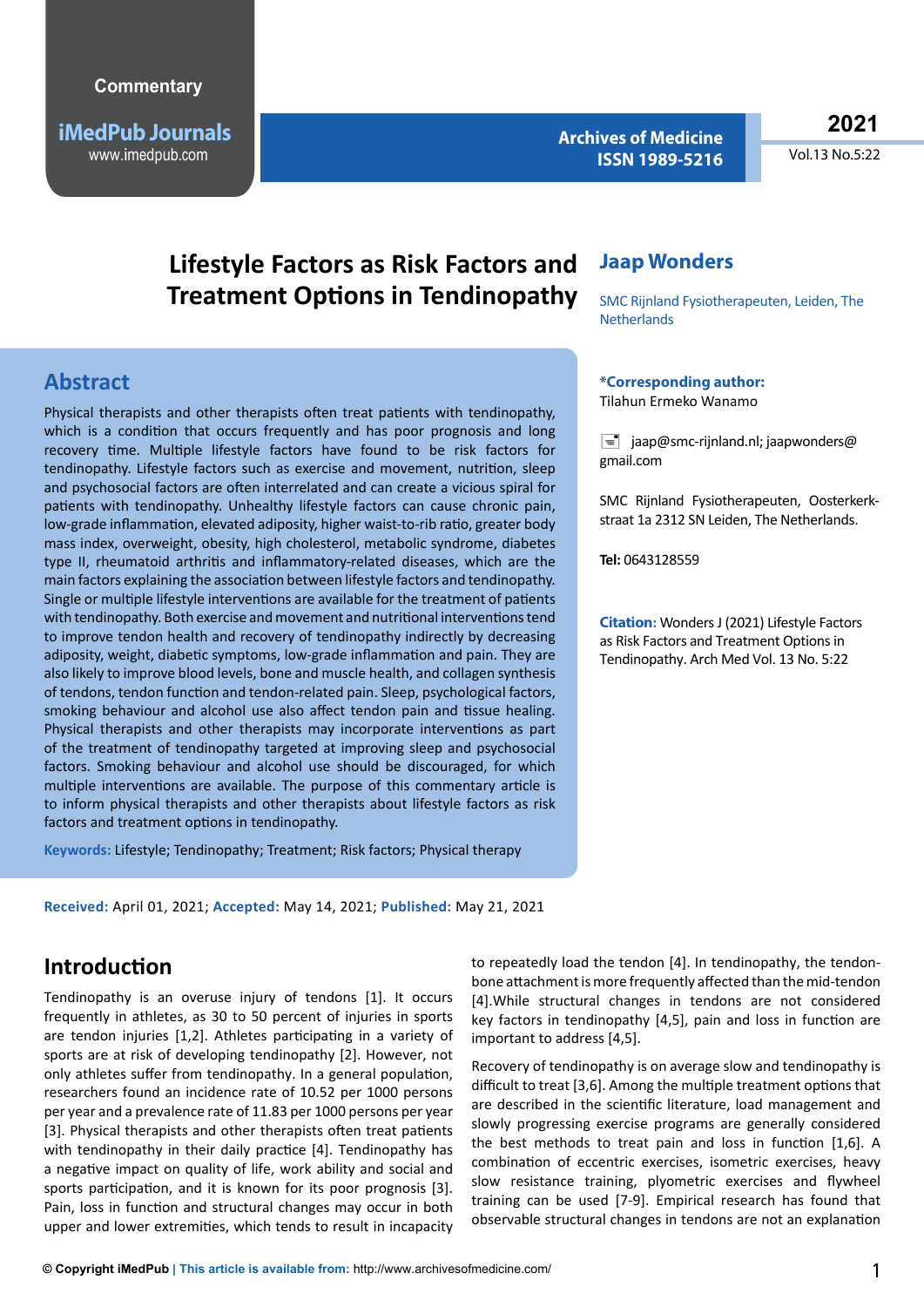for how tendons respond to exercises [4,5]. In addition to exercises and loading modifications, intrinsic factors, which have be found to be risk factors for tendinopathy, such as genes, age, body composition and co-morbidities can play a role in the treatment of tendinopathy [4,10].

Lifestyle factors, which are health-related behaviours or the potential results of such behaviours [11], have also been found to be risk factors for tendinopathy [4,6,10,11]. The purpose of this clinical commentary is to inform physical therapists and other therapists about the role of lifestyle factors both as risk factors and as treatment options in tendinopathy. To this end, lifestyle factors associated with tendinopathy as well as treatment options to modify lifestyle and thereby impact tendon recovery are discussed.

#### **Lifestyle factors as risk factors for tendinopathy**

Lifestyle comprises health-related behaviours and their consequences [11]. One can think of behaviours like general activity levels, sleep, nutrition, smoking, alcohol use, and stressrelated behaviour. Unhealthy lifestyle behaviours are associated with a variety of negative outcomes, such as chronic pain, lowgrade inflammation, elevated adiposity, higher waist-to-rib ratio, greater body mass index, overweight, obesity, high cholesterol, metabolic syndrome, diabetes type II, rheumatoid arthritis and inflammatory-related diseases [2,3,6,12-18]. There are guidelines to inform people about a healthy lifestyle [15]. International guidelines agree about the importance of daily movement and recommend 150 minutes of moderate intense movement per week [15]. Moreover, a diet rich in vegetables, fruit, fish and whole-grains fits best in a healthy lifestyle [15]. Recommendations about sleep and psychosocial factors are relatively limited [15]. Nevertheless, experts describe good sleep quality as feeling rested in the morning without having been awake for more than 30 minutes during the night, and good sleep quantity is defined as 7 to 10 hours a night [11]. Stress as a psychological factor is difficult to assess objectively, yet high and chronic stress levels are not recommended [11]. Health guidelines advice against any smoking and alcohol use is only advised in moderation (i.e., not more than 5 glasses a week and not more than 2 glasses a day) [15]. Failure to meet these healthy lifestyle criteria is likely to result in higher risk of developing tendinopathy [2,3,6].

One can distinguish between intrinsic and extrinsic risk factors for tendinopathy, for upper and lower extremity tendinopathy and in both athletes and inactive persons [6]. Extrinsic risk factors for tendinopathy are general activity levels, changes in loading, footwear and training surface [6]. Intrinsic risk factors for tendinopathy are previous limb injury, recent injury of any type, older age (>30 years), gender (women), higher waist-to-rib ratio, greater body mass index, overweight, obesity, lower muscle power, lower muscle strength, lower muscle endurance, reduced ankle dorsiflexion, foot pronation, improper foot alignment, steroid exposure, antibiotic treatment, diabetes mellitus, high cholesterol and rheumatological disease [2,3,6,10-13,18]. While some risk factors are difficult to influence, most lifestyle-related risk factors are modifiable [6]. Among lifestyle-related risk factors

for tendinopathy are first of all lifestyle behaviours such as general activity levels, nutrition, sleep, alcohol use, smoking and stressrelated behaviour. Secondly, consequences of an unhealthy lifestyle are also risk factors for tendinopathy, including chronic pain, low-grade inflammation, elevated adiposity, higher waistto-rib ratio, greater body mass index, overweight, obesity, high cholesterol, metabolic syndrome, diabetes type II, rheumatoid arthritis and inflammatory-related diseases [2,3,6,10,12-14,18]. Especially overweight and obesity play an important role in tendinopathy because of the increased load on tendons in overweight and obese people and because of an increase in lipocytes and free fatty acids and higher cholesterol levels and an increased metabolic activity of pro-inflammatory cytokines (e.g. interleukin-6, tumor necrosis factor alpha and C-reactive protein) released by adipose tissue [3,14,19,20]. **Figure 1** shows how lifestyle factors are related and can lead to tendinopathy.

**Archives of Medicine ISSN 1989-5216**

### **The role of lifestyle factors in treating tendinopathy**

Unhealthy lifestyle factors place a person not only at higher risk for developing tendinopathy but also influence pain, recovery and tendon healing [11,20]. After assessing a patient's lifestyle, physical therapists and other therapists can target lifestyle factors in the treatment of tendinopathy. Physical therapists and other therapists have a role in advising and coaching a patient towards a healthy lifestyle in line with international guidelines [15] and they can opt for interventions targeting a single lifestyle factor or choose combined intervention programs that target multiple lifestyle factors [21,22]. Combined lifestyle interventions are effective in reducing body weight and improving dietary habits leading to reduced incidence of metabolic diseases such as the metabolic syndrome and diabetes type II [21]. These interventions involve coaching regarding physical activity, dietary behaviours sleep and stress [21]. Other lifestyle factors such as alcohol use, smoking behaviour and psychosocial factors can also be targeted in a combined lifestyle intervention. In what comes next, specific treatment options per lifestyle factor are discussed, which can be implemented as single or combined lifestyle interventions.

First of all, exercise and movement are common therapeutic interventions and can effectively be used for tendinopathy patients who experience the negative consequences of an unhealthy lifestyle, such as elevated adiposity, obesity or diabetes type II [23]. However, a concern is that these persons have a higher risk for developing tendon injuries when they start moving more [20]. Exercises and movement as medicine should therefore be prescribed carefully [23]. That is, patients with elevated adiposity, overweight, obesity and/or diabetes type II should be guided individually during exercises and movement [23]. Importantly, tendinopathy patients with a healthy weight and without diabetes or metabolic syndrome can also lack daily movement, especially if they are injured, and should also be advised to move and exercise more. Injured athletes who cannot perform their sports should be encouraged to do other forms of movement or exercise [4,8]. Fear of injury and lack of motivation and time are some of the barriers to be more physically active [23]. In particular when these barriers are present, individually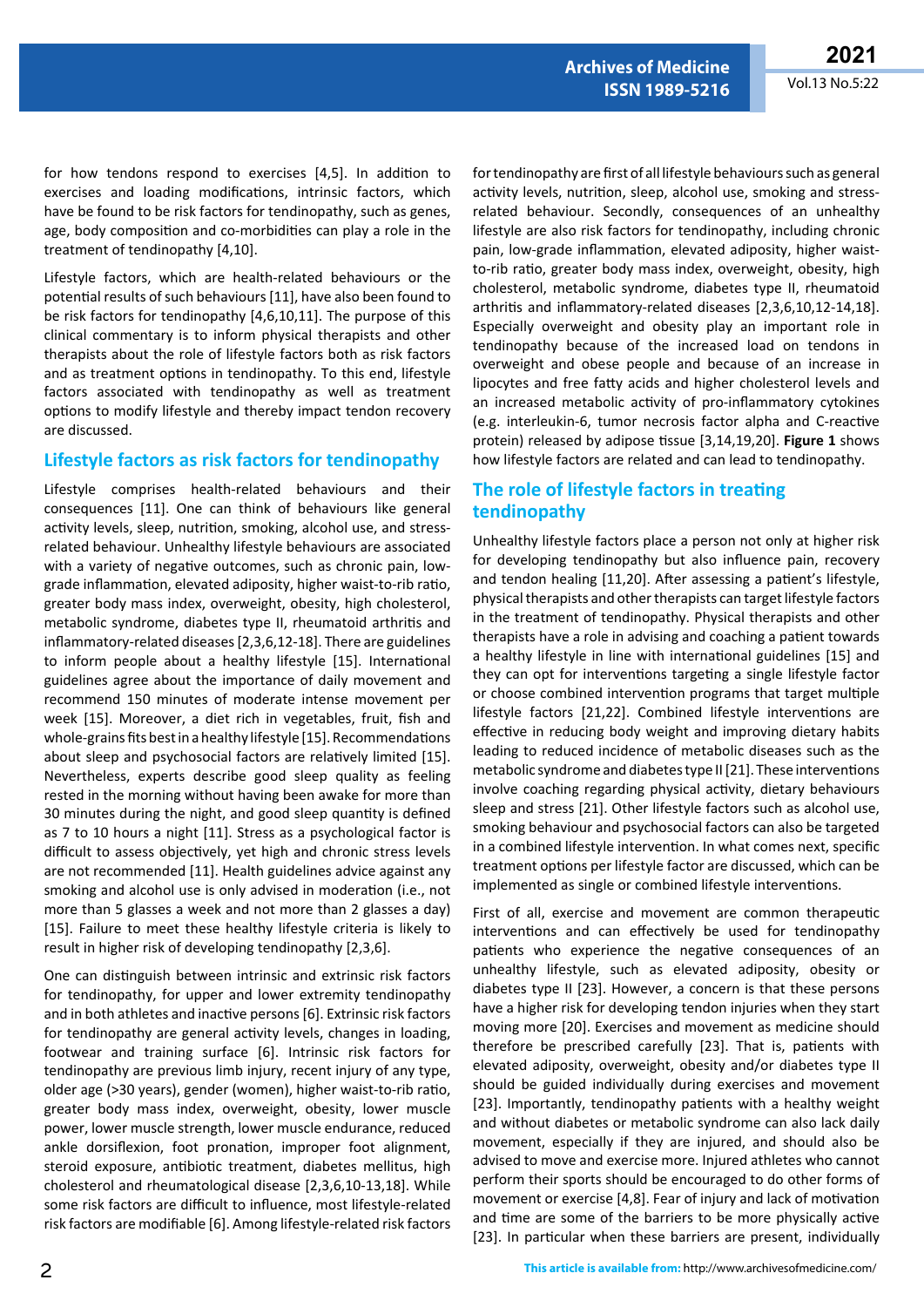**Archives of Medicine ISSN 1989-5216**



guided behavioural interventions are more effective than remote or group interventions and cognitive interventions. Behavioural interventions are for example goal setting, contracting, selfmonitoring, cues and rewards [23]. Examples of cognitive interventions - although less effective - are decision making, health education and provision of information [23].

Second, nutritional interventions have recently been suggested as treatment of chronic pain and can therefore help tendinopathy patients since they often experience chronic pain [24,25]. Researchers have also concluded that nutrition may influence the metabolism of tendons and that it can be used as an intervention for tendinopathy [24]. Examples of nutritional interventions are a low-saturated fat and low-added sugar diet and plant-based diets [16,25]. When treating tendinopathy patients with elevated adiposity, overweight, obesity and/or diabetes type II, nutritional interventions and dietary changes can influence adiposity, weight, low-grade inflammation and diabetes and thereby influence tendinopathy [11,16,20]. Nutritional interventions in combination with other lifestyle changes, such as more exercise and movement, are more effective than nutritional interventions alone [21]. Specific nutrition as a solo intervention can nonetheless have a positive influence on tendon recovery. Nutritional interventions that improve tendon health and aid tendinopathy recovery are vitamin C-enriched gelatine, glycine, green tea in combination with glycine and a combination of spirulina, glucosamine sulphate, ginseng, selenium, sillicium, iron, vitamin E and zinc [26-29]. Vitamin C-enriched gelatine is proven to improve collagen synthesis and can thereby play an important role in the recovery of tendinopathy [26]. Glycine alone and glycine in combination with green tea result in a higher concentration of collagen components (i.e., hydroxproline, glycosaminoglycans and matrix metalloproteinases) and higher birefringence, ultimately leading to a better organization of collagen fibres of tendons [27,28]. A combination of spirulina, glucosamine sulphate, ginseng, selenium, sillicium, iron, vitamin E and zinc

improved recovery of tendinopathy [29]. Another combination of nutrition's that has been found to have a significant effect on tendon healing consists of protein, amino acids (leucine, arginine and glutamine), vitamin C, vitamin D, manganese, copper, zinc and phytochemicals [32]. Research suggests that nutritional interventions involving a combination of nutrition's may be more effective than single nutrient interventions [30-32]. Research also suggests the intake of omega-3 and antioxidants in the treatment of tendinopathy [33]. All these nutritional components can be recommended to a tendinopathy patient, either as supplements or via specific nutrition.

have anti-inflammatory effects on tendon cells, which results in

Nutritional interventions can also improve tendinopathy-related symptoms such as reduced muscle strength, bone problems, pain and low-grade inflammation. Extra protein and vitamin D intake improve muscle and bone health [16,30], while vegan, vegetarian and Mediterranean diets decrease pain. Chronic pain is related to a higher intake of added sugar and saturated fat and to a lower intake of macronutrients (protein, lipids, carbohydrates), calcium, folic acid, folate, selenium zinc, magnesium, vitamin A, vitamin K and vitamin B6 [16,25]. Diet patterns (e.g. Mediterranean diet), whole foods (e.g. blueberries), specific bioactive nutrients (e.g. fibers), fatty acids (e.g. omega-3) and polyphenols can all lower low-grade inflammation markers [31].

As a third type of lifestyle intervention, sleep coaching can have an influence on tendon recovery. Lower sleep quality increases the risk of tendinopathy and is a risk factor for the onset and persistence of chronic pain, which is a symptom of tendinopathy [32-34]. Pain modulation occurs mainly during sleep and it is therefore recommended to address sleeping problems as part of the treatment of chronic pain related to tendinopathy [11]. Moreover, recovery of tissue like tendons is dependent on the quantity and quality of sleep [35]. Because adrenaline and cortisol levels are low during hours of sleep, cells divide more easily and growth hormones are released [34]. Growth hormones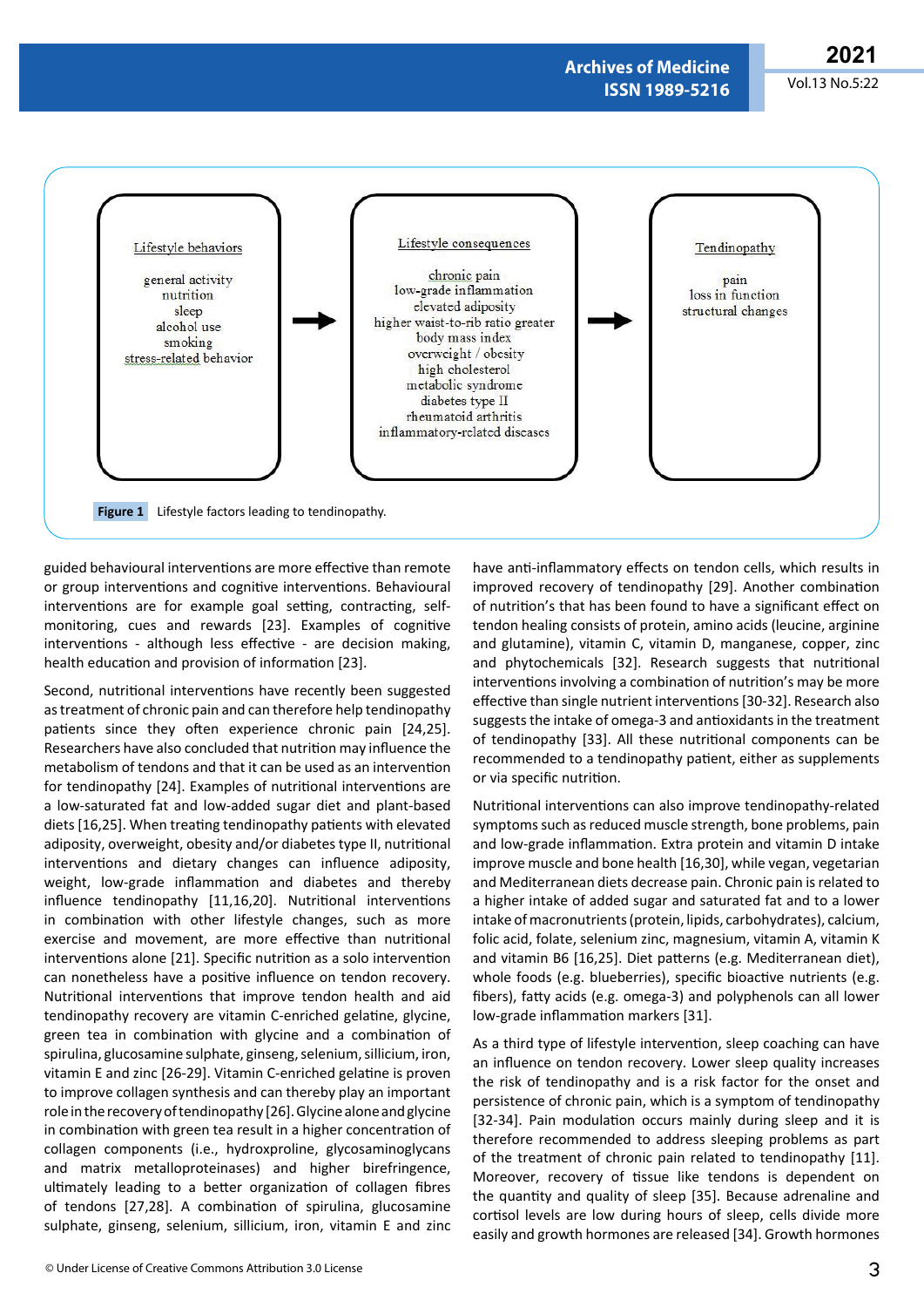are endocrine anabolic hormones that increase protein synthesis [34]. Cell division and protein synthesis are important precursors of tissue healing and thereby aid in recovery of tendinopathy [34]. Another precursor of tissue healing is low-grade inflammation, which is increased by disturbed sleep [36,37]. Sleep interventions can focus on providing education on the relationship between sleep and tendinopathy (and other health outcomes), coaching in sleep hygiene, providing an exercise program and giving advice about sleep positioning and bed mobility [35].

Fourth, psychosocial interventions should be considered if the patient with tendinopathy has psychosocial problems. Having an injury like tendinopathy -which is known for its poor prognosis, long recovery time and impact on daily function and social and sports participation — can be an stressor in and of itself [36,37]. Although studies on psychosocial factors as risk factors for tendinopathy are scant [6,18], psychological distress has been associated with sports injuries such as tendinopathy [36]. Distress is known to hinder tissue healing because cortisol and pro-inflammatory cytokines are released during distress, affecting the healing process [37]. Moreover, people with higher distress often have less healthy lifestyle behaviours reflected in their diet, sleep, exercise, smoking and alcohol use [37]. Patients with tendinopathy can therefore find themselves in a vicious spiral of pain, distress, unhealthy lifestyle and impaired healing. Psychosocial interventions can be used to effectively address factors such as distress and to help patients get out of the vicious spiral. Psychological factors such as anxiety, depression and catastrophizing beliefs are associated with the onset and persistence of chronic pain, poorer prognosis of pain conditions like tendinopathy and impaired healing of body tissue [11,37]. Research has also shown that lack of co-worker and supervisor support is a risk factor for shoulder tendinopathy [13]. Interventions can therefore focus on prescribing exercises, stress management, relaxation and social support [21,22,37].

Finally, interventions regarding smoking behaviour and alcohol use are available for patients with tendinopathy. Alcohol impairs tissue healing because of negative changes in cell division, delayed collagen synthesis and cardiac and immune dysfunction, and tissue healing is slower in smokers than in non-smokers because of the toxins in cigarette smoke, which impair peripheral oxygen supply and collagen proliferation [37]. Physical therapists and other therapists can educate advice and/or coach a patient with tendinopathy about the effects of alcohol and smoking on their recovery [22]. In collaboration with the patient's physician, they

### **References**

- Lorenz D, Reiman M (2011) The role and implementation of eccentric training in athletic rehabilitation: tendinopathy, hamstring strains and acl reconstruction. Int J Sports Phys Ther 6: 27-44.
- 2 Goes RA, Lopes LR, Cossich VRA, de Miranda VAR (2020) Musculoskeletal injuries in athletes from five modalities: a crosssectional study. BMC Musculoskel Disord 21: 1-9.
- 3 Albers IS, Zwerver J, Diercks RL, Dekker JH (2016) Incidence and prevalence of lower extremity tendinopathy in a Dutch general

can be recommended to start an alcohol or smoking cessation program [22].

**Archives of Medicine ISSN 1989-5216**

Importantly, most lifestyle factors are interrelated. Lack of physical activity and daily movement are for example not only associated with overweight but also with poorer sleep quantity and quality [21,23]. Similarly, nutrition, sleep and psychological distress are closely related [11]. In fact, the lifestyle factors discussed in this article all have a reciprocal relationship with each other [21]. The implication is that improving a single lifestyle factor can have cascading events. For instance, more movement and exercise will be effective for the tendon itself (in terms of better structure, less pain and less dysfunction) but also holistically affect one's physical and mental health, thereby influencing tendinopathy (in terms of less pain, improved neuroplasticity, better cognitive function, better blood levels, less adiposity and lower low-grade inflammation) [5,8,11,23-37].

## **Discussion and Conclusion**

Multiple lifestyle factors have been found to be risk factors for tendinopathy. Unhealthy lifestyle factors can cause chronic pain, low-grade inflammation, elevated adiposity, higher waistto-rib ratio, greater body mass index, overweight, obesity, high cholesterol, metabolic syndrome, diabetes type II, rheumatoid arthritis and inflammatory-related diseases, which are the main factors explaining the association between lifestyle factors and tendinopathy. This article has discussed the lifestyle factors of exercise and movement, nutrition, sleep and psychosocial factors and how they are often interrelated and can create a vicious spiral for patients with tendinopathy.

Single or combined lifestyle interventions can be considered in the treatment of patients with tendinopathy. Exercise and nnutritional interventions can improve tendon health and recovery of tendinopathy, both indirectly - by decreasing adiposity, weight, diabetic symptoms and low-grade inflammation and by increasing blood, bone and muscle health - and directly by improving collagen synthesis of tendons, tendon function and tendon-related pain. Sleep and psychosocial factors also affect tendon pain and tissue healing. Physical therapists and other therapists can apply lifestyle interventions to improve sleep and positively affect psychosocial factors as part of the treatment of tendinopathy. Finally, smoking behavior and alcohol use negatively affect tendon recovery and should therefore be discouraged to improve tendon recovery.

practice population: A cross sectional study. BMC Musculoskel Disord 17: 1-6.

- 4 Cook JL, Purdam CR (2009) Is tendon pathology a continuum? A pathology model to explain the clinical presentation of load-induced tendinopathy. Br J Sports Med 43: 409-416.
- 5 Drew BT, Smith TO, Littlewood C, Sturrock B (2012) Do structural changers (eg, collagen/matrix) explain the response to therapeutic exercises in tendinopathy: A systematic review. Br J Sports Med 48: 966-972.